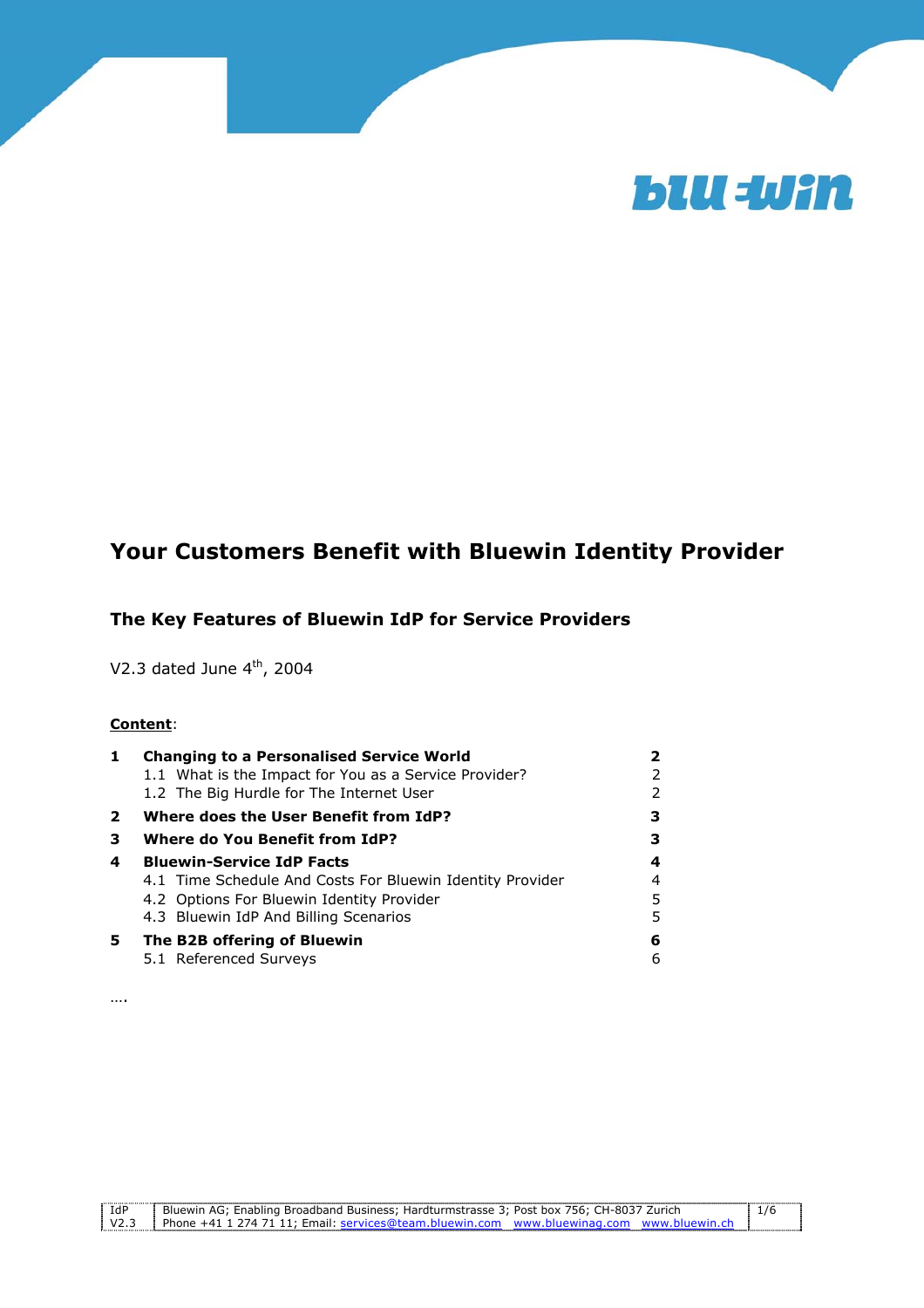

# **1 Changing to a Personalised Service World**

Despite negative headlines, the Internet and eCommerce remain topical subjects. In particular the discussion has become more technical: with regard to the success of service providers<sup>1</sup> the yardstick is no longer simply the number of users, but rather the number of users that are willing to pay money for a good online service. As such the old economic principles with the quest to gain financial profit also applies for the "New Economy".

This statement is confirmed by a German survey from @facts (see DocRef [3] on page 6; year 2003): Half of the users are prepared to pay for qualified web content. This willingness to pay for content increases the longer the user is online. The bottom line of this is a clear trend indicating the world of free surfing is changing to a paid online service world. This same survey also shows that almost one third of all users expect the web sites to be customised to suit his/her needs, i.e. the content is becoming personalised<sup>2</sup>.

## **1.1 What is the Impact for You as a Service Provider?**

For tomorrow's successful service provider, i.e. a successful provider of Internet services, the following applies:

- 1. The opportunities **for charging Internet users a fee for excellent content** are good (people are already starting to accept this).
- 2. An important criteria for the success for a service provider is the **personalisation of the offer**; i.e. the user is logged in at the start of the session (Login required).

**Bluewin provides** a new set of services (together with partners) that ultimately help service providers to implement this new approach of personlisation:

- **Content Billing** under the name of 3<sup>rd</sup> Party Billing or, put briefly, 3pb, for simple settlement via Swisscom Fixnet invoice.
- **Identity Provider** or, put briefly, IdP, for simplified login, for the personalisation of services and to improve the quality of user data.
- **Content Delivery & Protection** for reliable transfer and protection of the content.

These services are designed to interact seamlessly.

This paper describes the **Identity Provider** service.

## **1.2 The Big Hurdle for The Internet User**

Whereas the above-mentioned survey states a relationship between the success for paid content and the personalisation of this content, other surveys, separated from the topic of paid content, show an identical impression with regard to the benefits of the Bluewin Service Identity Provider for you as a service provider. In 2002, Gartner (see DocRef [1] on page 6) asked users what their key personal concerns are:

Approx. 22% of interviewees responded with "**Single Sign On**" (abbreviated to SSO) as their key concern. The term SSO describes the process whereby a user only has to log on once to the network and then gains access to a wide range of services from different companies without having to re-logon or to re-register.

IdP V2.3 Bluewin AG; Enabling Broadband Business; Hardturmstrasse 3; Post box 756; CH-8037 Zurich Phone +41 1 274 71 11; Email: services@team.bluewin.com www.bluewinag.com www.bluewin.ch 2/6

 $\overline{a}$ <sup>1</sup> **Service Provider** refers in general terms to a provider of services on the Internet, be it an online shop, an online information service, an online reservation system, etc. These service providers are typically profit oriented, either through content fees directly or indirectly through increased sales of the corresponding services or

goods. 2 **Personalisation** refers in general terms to a user having to log on (login) in order to access a wide range of services. Optionally the service provider can arrange the product range differently to match the user category (e.g. geared to specific user preferences). The user login is contingent on a previous user registration having been performed.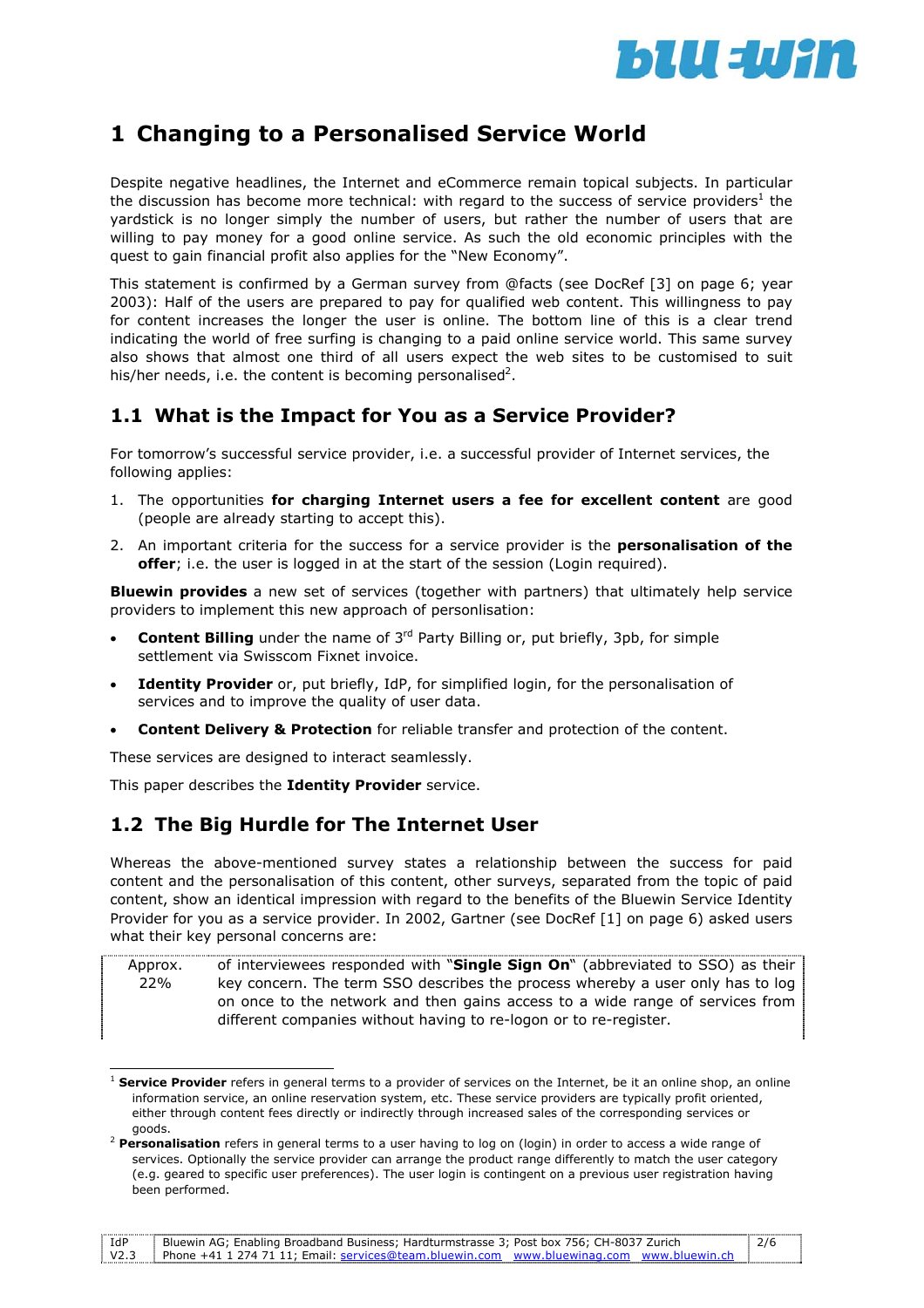

| Approx.<br>26% | of interviewees stated the topic of <b>Privacy</b> ("Improve Privacy Online")., i.e. that<br>SSO has to be implemented always in context to maintain or improve users'<br>privacy.                                                       |
|----------------|------------------------------------------------------------------------------------------------------------------------------------------------------------------------------------------------------------------------------------------|
|                | Almost 50% of interviewees quoted <b>Payment and Billing Topics</b> as their key subjects, be it<br>improvements in credit card payment security, support of alternative methods of<br>payment alongside the credit card, and lots more. |

Another survey dating from 2003 conducted by Jupiter Research (see DocRef [2] on page 6) again showed a similar impression, indicating two major hurdles in online purchasing: 1) shipping and handling costs for online purchases, and 2) registration/login: **33%** of the interviewees indicated that they abandoned an **online purchase** because the service provider wanted the user to fill in a registration or order form.

# **2 Where does the User Benefit from IdP?**

The Internet user moves through the Internet like Hagrid in the Harry Potter story; armed with a huge bundle of keys. Many keys are required because each lock requires a different key.

The contemporary Internet user also requires a different "key" for each online service. The user's unique key is in the form of a separate combination of user name and password. Internet users are required to register or login again and again to get access to services. When using a service only occasionally (e.g. for a spontaneous online purchase) this is extremely annoying and can detrimentally affect a sale, as indicated above. The Bluewin service Identity Provider acts as a remedy.

In the analogy from above, the contemporary individual has a few keys at his disposal, e.g. one for at home, one for the car, and an entry card ("badge") for all the doors in the firm. In addition to this he also has a case in which to keep them all.

With the Identity Provider service, Bluewin assists the user in managing the (few) keys he/she has while also helping him/her to use the services of the online service providers who use the same key. This enables Bluewin to create a service for the Internet user, helping him/her to move through the (future) personalised web sites simply, without having to register or login each time. In other words, "Single Sign On" (SSO) has been achieved.

# **3 Where do You Benefit from IdP?**

As a service provider, you can benefit from Bluewin Identity Provider in two mainways

- augmented sales potential through a user-friendly service
- reduction of costs

#### **a) Boosting Your Market Potential**

As part of IdP, Bluewin offers its users "Single-Sign-On". As a service provider you can capitalize on this, allowing the many Bluewin users (in summer 2003 more than 2 million) significantly easier access to your web site. Your customers, who are also Bluewin customers, come into contact with your web service through a new "User Experience". A user who visits your site for the first time is not forced to register again with his/her personal data. Therefore no mischief is undertaken. A user returning to your site for the second or  $n<sup>th</sup>$  time will enjoy the simplicity of a few clicks for completing the order form or another type of transaction–user satisfaction that will result in many return visits to your web site.

By removing the need for a user to login or register repeatedly, a major usability hurdle is removed—a hurdle that was previously responsible for the fact that many users who were initially willing to buy eventually abandoned the shopping.

| ` IdP | Bluewin AG; Enabling Broadband Business; Hardturmstrasse 3; Post box 756; CH-8037 Zurich      | 3/6 |
|-------|-----------------------------------------------------------------------------------------------|-----|
|       | V2.3 Phone +41 1 274 71 11: Email: services@team.bluewin.com www.bluewinag.com www.bluewin.ch |     |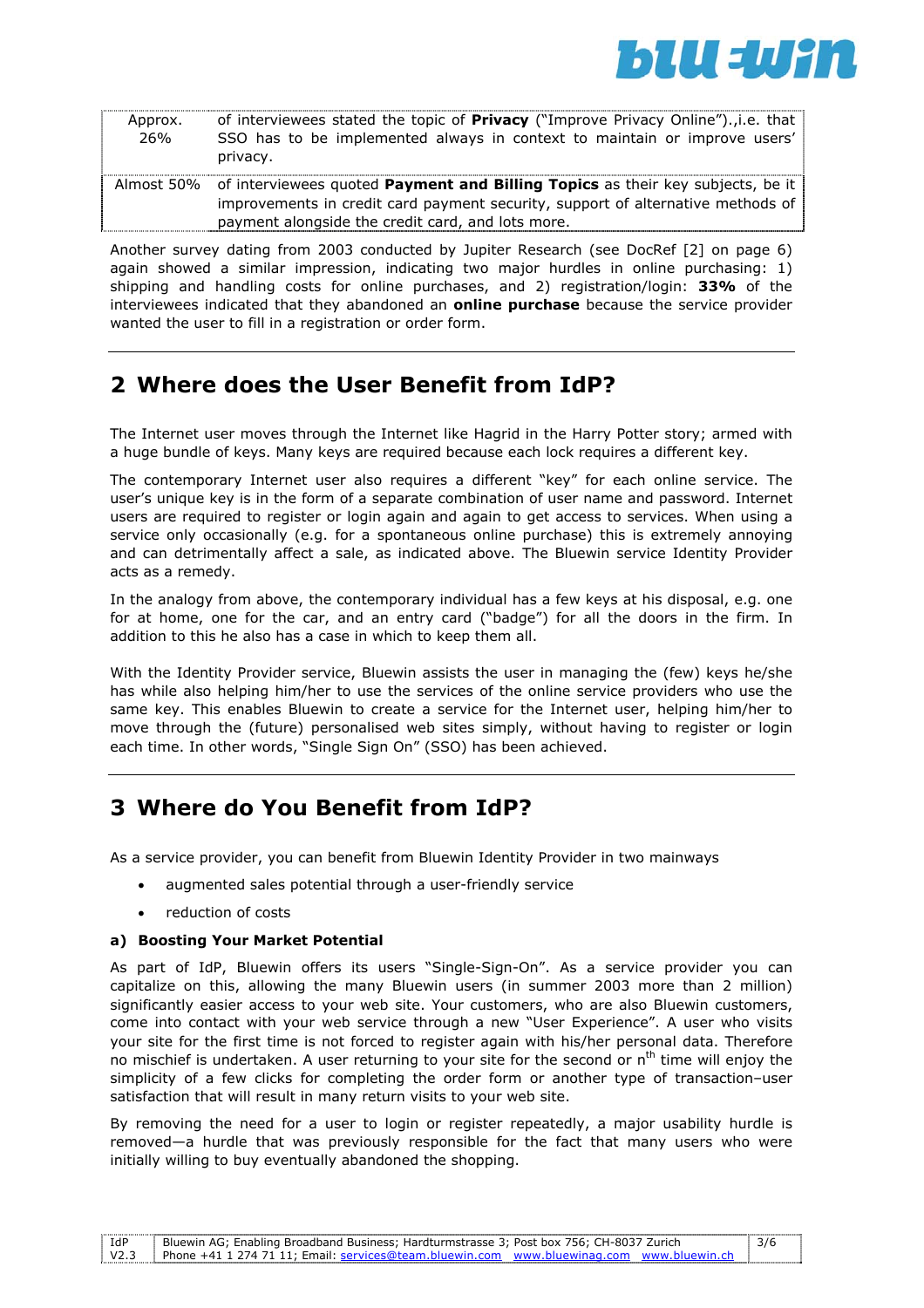

#### **b) Reducing Your costs and Your Time to Market**

Bluewin will handle the daily hassle of the user support process. This includes topics such as "password forgotten" and such. If a user can no longer remember the password, then he or she will call the Bluewin Hotline. Because the user simply has to remember one single combination of username and password—*the Bluewin login*—this process of "password forgotten" will happen very rarely. For your web site, however, the user no longer even needs to know a user name and password.

This enables you to concentrate more on your core business, leading to leads to cost savings and a faster implementation. The key words here are "*Time to Market*".

## **4 Bluewin-Service IdP Facts**

Bluewin has realised the service Identity Provider in accordance with the international **Liberty Alliance Specifications** (cf. http://www.projectliberty.org/). Your benefits are:

#### • **An investment in the future**:

The interface to Bluewin IdP is open and internationally standardised. Therefore the interfaces to other additional identity providers (in Switzerland and abroad) are already realised. At the end of June 2003 Bluewin had a market share of approximately 50%. Therefore, a cooperation with Bluewin is indeed a sensible option for you as a service provider. The Liberty specifications support the process of interacting with more than one identity provider, protecting your investment.

#### • **Ensuring privacy through a "Circe of Trust"**:

The Liberty-based Bluewin IdP supports the user in configuring his/her trusted service provider sites, thus stating the service providers in which he/she has confidence. This process is called a personal "Circe of Trust", or CoT. This approach is significantly different from other solutions that place less value on user concerns for enhanced privacy. To ensure privacy, it is essential that the user be able to define the "Circle of Trust" by himself/herself. The Bluewin Identity Provider user can specify at any given time for himself/herself with which service provider he/she will use SSO. The user can also determine which of his/her personal data is exchanged with which service provider. In addition to privacy considerations, this is also an important element for the following point, data protection. This approach will allow you you as a service provider to appear as a trustworthy brand for the Bluewin users.

#### • **Swiss data protection guaranteed**:

It is key for the user to know that his/her data is stored at Bluewin and not, for example, at a provider abroad. Trust also means regionalism for the user. He/she knows his/her country, i.e. Switzerland, and always has more confidence in implementations which affect his/her privacy. The user is pleased that the IdP solution from Bluewin corresponds to the Swiss privacy regulation ("Schweizer Datenschutz"). Once again, you as a service provider will appear as a trustworthy brand for the Bluewin users.

For this reason, Bluewin has enhanced its user administration to support the Identity Provider functions. With this the Internet user has access to additional tools in order to set up his/her personal "Circle of Trust". Additionally Bluewin has integrated the Liberty standards into its infrastructure, which are required for the communication with you as service providers.

## **4.1 Time Schedule And Costs For Bluewin Identity Provider**

The Bluewin Identity Provider service is available for selected pilot service providers. In Q4 2004 IdP will be generally available to all interested customers under specified conditions. The price list is available upon request.

If you – as service provider - would like to be part of this group of pilot customers with special conditions, please contact Bluewin (services@team.bluewin.com) for further details. As a service

| IdP | Bluewin AG; Enabling Broadband Business; Hardturmstrasse 3; Post box 756; CH-8037 Zurich      | 4/6 |
|-----|-----------------------------------------------------------------------------------------------|-----|
|     | V2.3 Phone +41 1 274 71 11: Email: services@team.bluewin.com www.bluewinag.com www.bluewin.ch |     |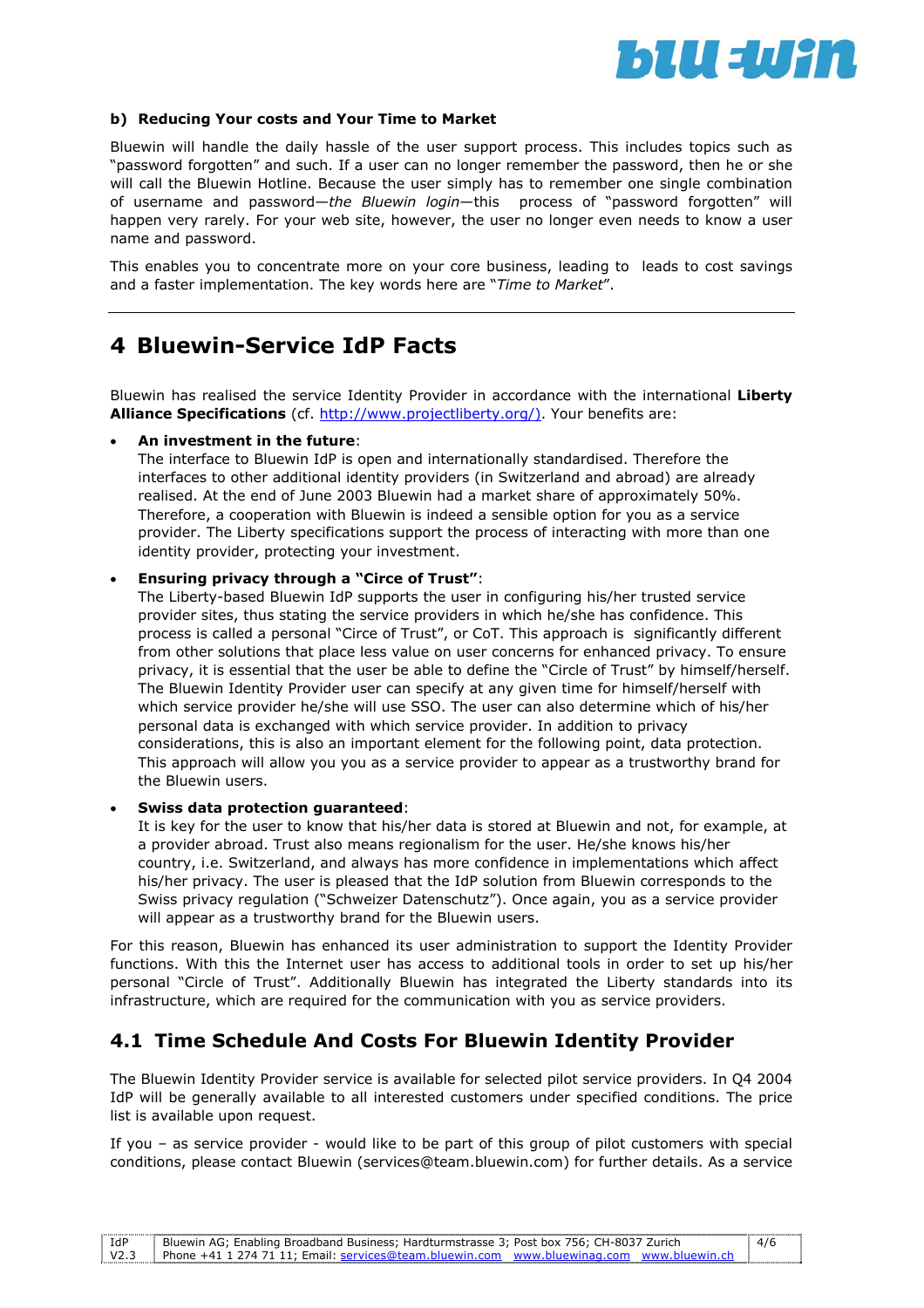

provider, this will put you a step ahead of your competitors. While they are busy rolling out ideas on personalising their offer, you've already done it.

## **4.2 Options For Bluewin Identity Provider**

Bluewin offers the following two Identity Provider service options:

a) **IdP\_Basic**:

IdP\_Basic is a SSO package ideal for service providers who run their own separate user administration and will maintain this in the future. With this you can offer your customers "Single-Sign-On" functionality.

b) **IdP\_Complete**: *planned* (not yet up and running)

IdP Complete is an integral package designed for for service providers that wish to run their operation without any user administration. The entire login and registration process is performed in an outsourcing method via Bluewin. Your customers benefit from the "Single-Sign-On". The IdP\_Complete package will be available in 2005.

Bluewin is also offering the following as supplementary packages:

#### c) **IdP\_Report**:

IdP\_Report is an offline interface allowing service providers to receive data on their customers—data you typically would have to process by yourself without Bluewin Identity Provider.

It's easy to benefit as a service provider from the advantages of Identity Provider. To capitalise on these benefits, you simply have to implement the corresponding Liberty protocols in line with the Bluewin guidelines into your web environment. To ease this implementation, Bluewin also offers:

#### d) **IdP\_ProjMgmt**:

IdP\_ProjMgmt contains the entire Consulting and Project Management package, ensuring that your infrastructure as service provider is adapted to conform with Liberty Alliance specifications and is compatible with Bluewin IdP.

## **4.3 Bluewin IdP And Billing Scenarios**

Depending on the use case, the **3rd Party Billing** and **Identity Provider** (IdP) services make sense for you as a service provider:

#### • **Narrowband Services and Content**:

If you wish to offer narrowband content, requiring the user to first logon, then it is sensible to implement both Bluewin services IdP and 3bp. The term Narrowband content refers to publications from publishing companies, specialist articles, current events, background reports, surveys, etc. If you only wish to provide standardised content then 3pb on it own would suffice.

#### • **Broadband Services and Content**:

Broadband content includes music, games, videos, and the like. With broadband content, personalisation imposes itself to a greater extent than for narrowband content. If you are a broadband content provider it is advisable to deploy both Bluewin services IdP and 3bp.

#### • **Online Shop**:

If you wish to provide goods ("hard goods") in an online shop, then the Bluewin service IdP is just the thing you need. With this you can relieve users—your customers—of any need to register or login multiple times.

#### • **Reservation Services**:

Another example is reservation services, which your customer will pay for at a later stage. Reservation services are practical where you are an operator of restaurants, cinemas, sport clubs, limousine services, hairdresser salons, or even a garage for changing tires. Once again the use of IdP from Bluewin is advisable.